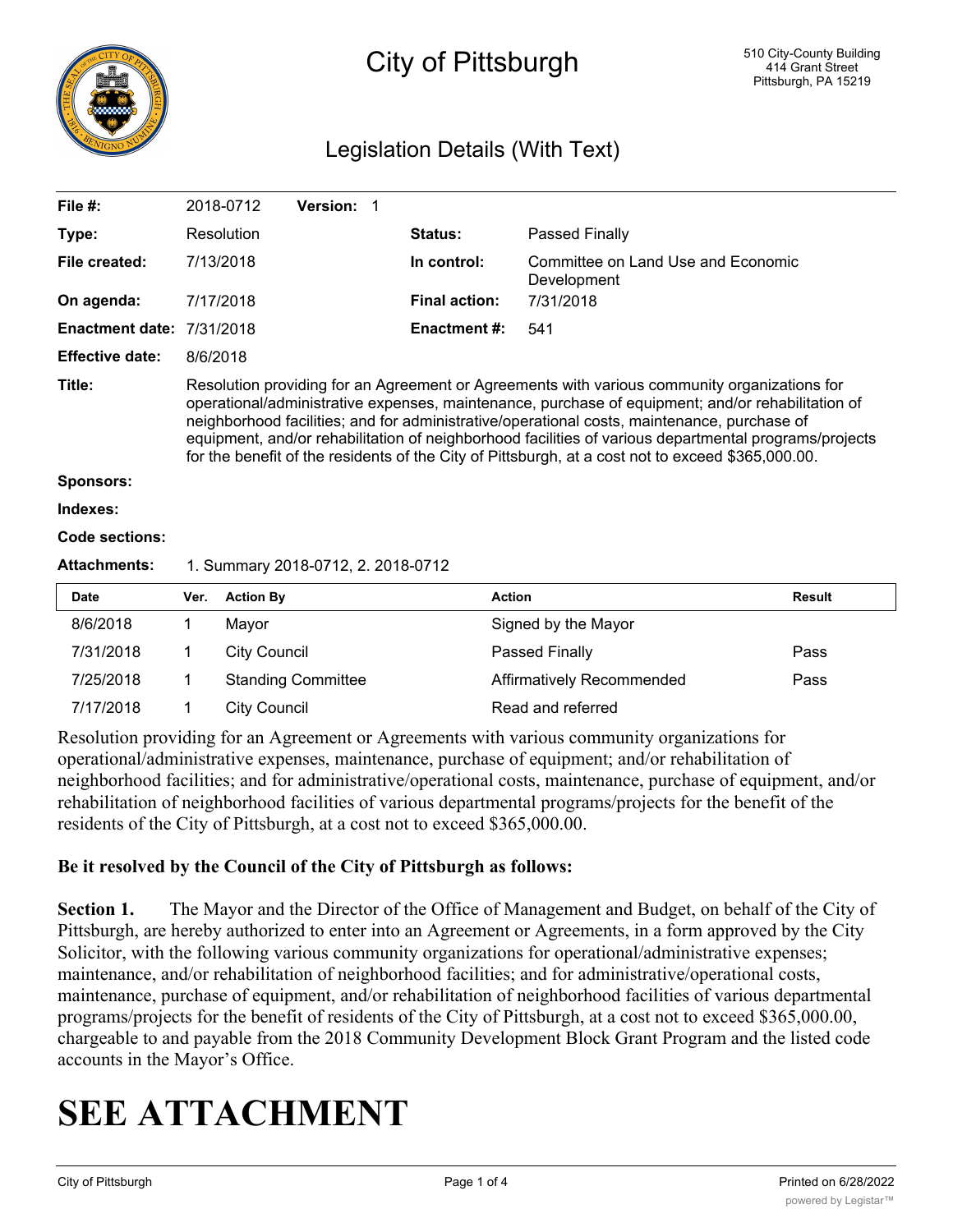### **File #:** 2018-0712, **Version:** 1

| Mayor's Office                                                       | 365,000.00 | 365,000.00 |
|----------------------------------------------------------------------|------------|------------|
| Bhutenese Community Association of<br>Pittsburgh 0230190180.58101.00 | 5,000.00   | 5,000.00   |
| Bidwell Training Center 0223343180.58101.00 3,250.00                 |            | 3,250.00   |
| <b>Bloomfield Citizens Council</b>                                   | 2,500.00   | 2,500.00   |
| 0229864180.58101.00                                                  |            |            |
| <b>Bloomfield Development Corporation</b>                            | 2,500.00   | 2,500.00   |
| 0223316180.58101.00                                                  |            |            |
| <b>Bloomfield Garfield Corporation</b><br>0221132180.58101.00        | 2,500.00   | 2,500.00   |
| Brashear Association / Henry Kaufman Food                            | 7,500.00   | 7,500.00   |
| Pantry/ Arlington Food Bank                                          |            |            |
| 0230099180.58101.00                                                  |            |            |
| Breaking the Chains of Poverty (A. Philip                            | 10,000.00  | 10,000.00  |
| Randolph Institute) 0230196180.58101.00                              |            |            |
| <b>Brookline Christian Food Pantry</b>                               | 2,500.00   | 2,500.00   |
| 0223130180.58101.00                                                  |            |            |
| Catholic Charities - Rosalia Center                                  | 2,500.00   | 2,500.00   |
| 0223092180.58101.00                                                  |            |            |
| Center for Victims - Crisis Intervention                             | 37,500.00  | 37,500.00  |
| 0228990180.58101.00                                                  |            |            |
| Community Alliance of Spring Garden/East                             | 2,500.00   | 2,500.00   |
| Deutschtown 0223359180.58101.00                                      |            |            |
| <b>Community Empowerment Association</b><br>0229838180.58101.00      | 3,750.00   | 3,750.00   |
| <b>Community Human Services</b>                                      | 3,750.00   | 3,750.00   |
| 0223179180.58101.00                                                  |            |            |
| Community Human Services / Oakland                                   | 2,500.00   | 2,500.00   |
| <b>Business Improvement District</b>                                 |            |            |
| 0223124180.58101.00                                                  |            |            |
| East Allegheny Community Council                                     | 2,500.00   | 2,500.00   |
| 0221330180.58101.00                                                  |            |            |
| <b>East End Cooperative Ministries</b>                               | 3,250.00   | 3,250.00   |
| 0229761180.58101.00                                                  |            |            |
| <b>Emmaus Community of Pittsburgh</b>                                | 3,500.00   | 3,500.00   |
| 0223304180.58101.00                                                  |            |            |
| Garfield Jubilee Association                                         | 2,500.00   | 2,500.00   |
| 0221342180.58101.00                                                  |            |            |
| Greater Pittsburgh Community Food Bank<br>0267146180.58101.00        | 13,000.00  | 13,000.00  |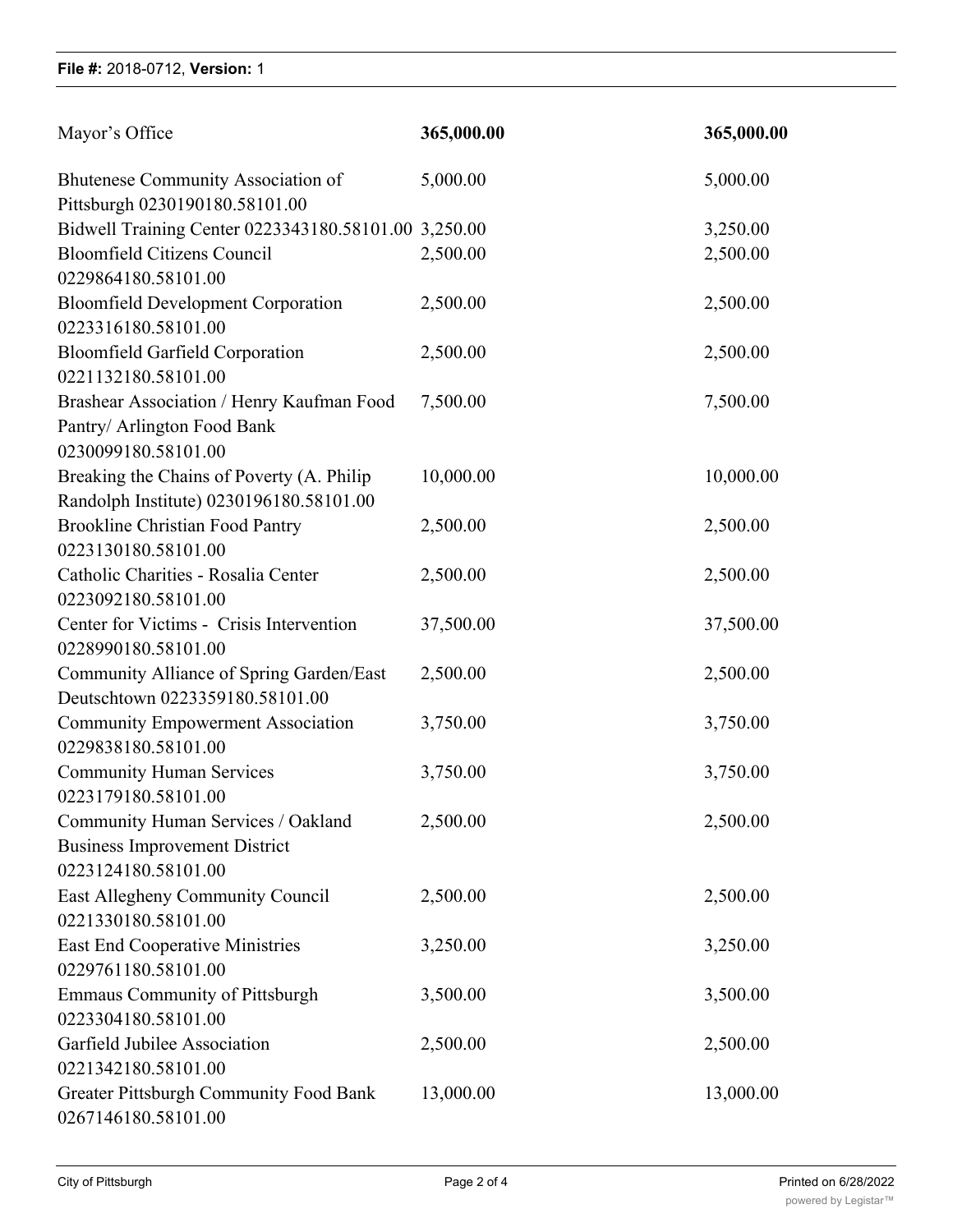## **File #:** 2018-0712, Version: 1

| Greater Pittsburgh Literacy Council<br>0230064180.58101.00                                   | 2,500.00  | 2,500.00          |
|----------------------------------------------------------------------------------------------|-----------|-------------------|
| Hazelwood Initiative 0229131180.58101.00                                                     | 2,500.00  | 2,500.00          |
| Trinity Temple Church/Homewood Concerned 2,500.00<br>Citizens Council 0230138180.58101.00    |           | 2,500.00          |
| Intro to the Trades 0230197180.58101.00                                                      | 10,000.00 | 10,000.00         |
| Jewish Community Center - Young Men and<br>Women's Hebrew Association<br>0223128180.58101.00 | 2,500.00  | 2,500.00          |
| Jewish Family and Children's Services - Food 3,500.00<br>Pantry 0230109180.58101.00          |           | 3,500.00          |
| Jewish Family and Children's Services - Career 3,000.00<br>Development 0229757180.58101.00   |           | 3,000.00          |
| Jewish Family and Children's Services -<br>Refugee Services 0230025180.58101.00              | 3,500.00  | 3,500.00          |
| Just Harvest 0229958180.58101.00                                                             | 2,500.00  | 2,500.00          |
| Kingsley Association 0221197180.58101.00                                                     | 2,500.00  | 2,500.00          |
| Landforce 0230198180.58101.00                                                                | 10,000.00 | 10,000.00         |
| LifeSpan, Inc. 0230080180.58101.00                                                           | 5,000.00  | 5,000.00          |
| Lincoln Place Presbyterian Church<br>0223377180.58101.00                                     | 2,500.00  | 2,500.00          |
| Little Sisters of the Poor 0230005180.58101.00 3,750.00                                      |           | 3,750.00          |
| Macedonia Family & Community Enrichment<br>Center (FACE) 0229118180.58101.00                 | 3,500.00  | 3,500.00          |
| National Council of Jewish Women<br>0221377180.58101.00                                      | 2,500.00  | 2,500.00          |
| Neighborhood Academy 0230110180.58101.00 2,500.00                                            |           | 2,500.00          |
| Northside Community Development Fund<br>0223270180.58101.00                                  | 2,500.00  | 2,500.00          |
| Oakland Planning & Development Corp<br>0221379180.58101.00                                   | 2,500.00  | 2,500.00          |
| Persad Center 0221384180.58101.00                                                            | 2,500.00  | 2,500.00          |
| Pittsburgh Action Against Rape<br>0229655180.58101.00                                        | 37,500.00 | 37,500.00         |
| Pittsburgh Community Reinvestment Group<br>0225677180.58101.00                               | 2,500.00  | 2,500.00          |
| Pittsburgh Project 0223198180.58101.00                                                       | 3,750.00  | 3,750.00          |
| Pittsburgh Trade Institute 0230199180.58101.0010,000.00                                      |           | 10,000.00         |
| Prevent Another Crime Today                                                                  | 2,500.00  | 2,500.00 2,500.00 |
| 0230156180.58101.00 Prevention Point<br>Pittsburgh 0223289180.58101.00                       | 2,500.00  |                   |